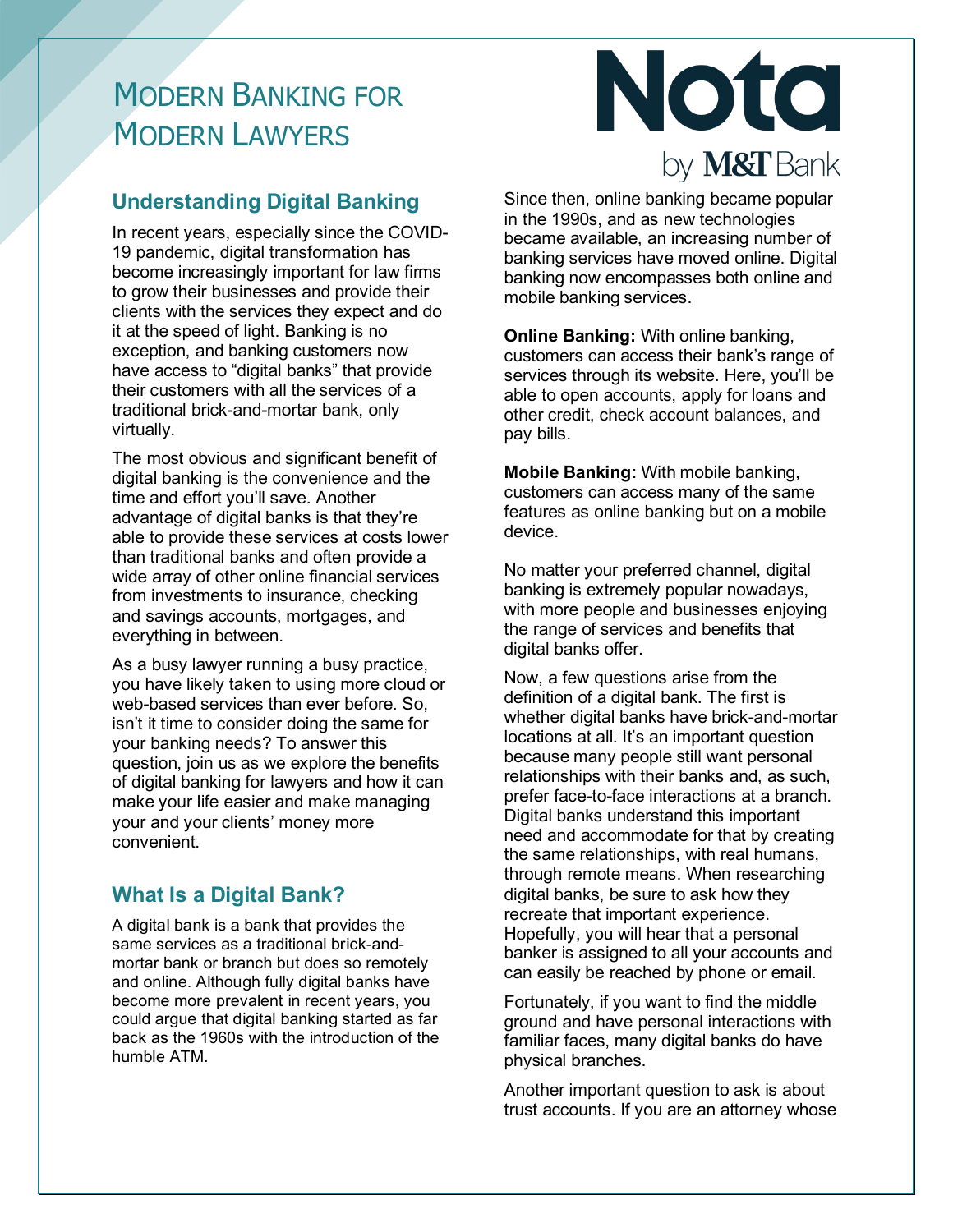

practice area requires trust accounts, then you will want to confirm that the bank is able to handle trust accounts. You will want to make sure they are compliant with your state's trust account rules and regulations.

## **What Services Do Digital Banks Offer?**

As mentioned earlier, digital banks typically offer the same range of services as traditional brick-and-mortar banks. Depending on the specific digital bank, both individual and business customers may be able to:

- Open personal and business checking accounts.
- Open savings, money market, certificate of deposit (CD), and individual retirement (IRA) accounts.
- Apply for business and residential mortgages.
- Apply for credit cards, auto loans, and home loans.
- Invest using several investment products.
- Receive real-time notifications of transactions.
- Electronic Funds Transfer
- Use virtual cards and other forms of cardless payments.
- Check balances online, pay bills, easily transfer monies.

## **Benefits of Digital Banking**

#### **Convenience**

One of the main benefits of using digital banking is its convenience. This is because it gives you the ability to bank wherever you are and whenever you want. For example, when you're at the office, your computer is always available, and when you're at home, you always have your phone, or possibly

your laptop with you. This means you have 24/7 access to your banking services.

But convenience goes further than just having around-the-clock access to banking. It also allows you to save a lot of time and effort. And, as we all know, when it comes to law firms, time is money.

### **Simple and Intuitive**

Another benefit of digital banking is that it's simple and intuitive to use. With just a few clicks you'll be able to see your account balances, make payments, download statements, and more.

Digital banking also makes it possible for you to apply for new accounts or products quickly and easily through online or mobile banking. Most digital banks let you do this by giving you the ability to upload all the necessary documents and fill out the application forms, if any, online or on your mobile device. Ultimately, you can get your firm's banking done more efficiently.

#### **Services and Features**

When your firm banks digitally, you'll have access to a wide range of features and services. Apart from face-to-face interactions, you'll have all the services and features that a traditional bank can offer. In many cases, digital banks also offer features that make financial planning, budgeting and investing easier. And because many digital banks have no – to – low physical branches, thus lower overhead and fewer expenses, they can often offer better interest rates and lower fees.

The most valuable features of digital banking are those that allow you to make daily banking tasks easier, quicker, and more efficient. So, while getting advice on investments or making budgeting easier is certainly important, the ability to make payments, view account balances, pay bills,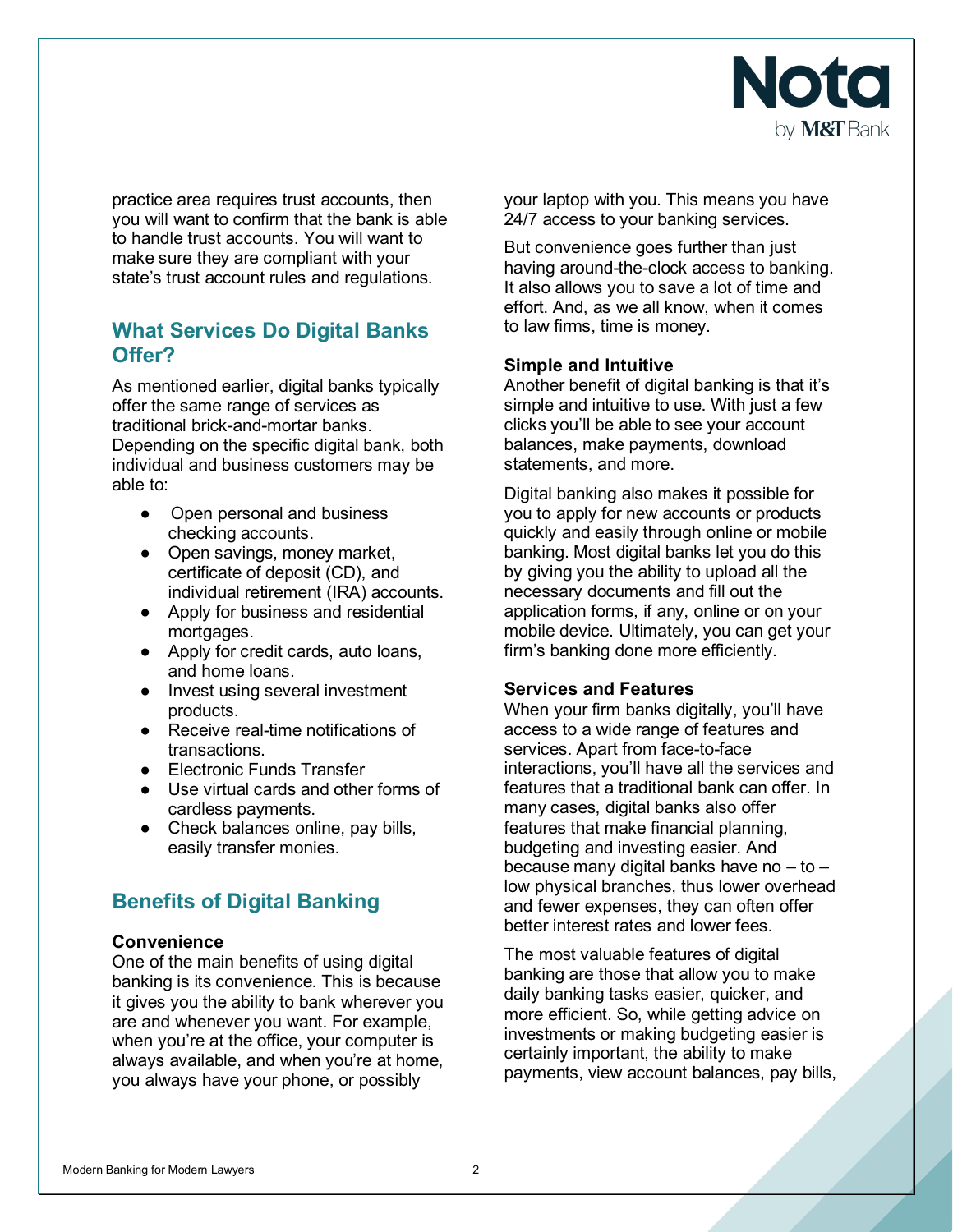

and transfer funds with just a few clicks are incredibly valuable.

#### **Better Money Management**

Nowadays, it's becoming increasingly important to stay on top of your finances. So, in simple terms, you must manage your personal and your firm's money and it's vital to know how much money is coming in and how much is going out. By doing so, you'll be able to budget and plan better and ensure that your cash flow is always where you want it to be. Luckily, digital banking makes this easier as it gives you an overview of your finances by just logging in to your online banking platform or mobile app.

#### **Cost Savings**

From a bank's perspective, their business operates just like any other enterprise: to turn a profit, expenses should be lower than their revenue. Obviously, when a bank has physical branches and many employees, expenses will be higher. In turn, those expenses can, will, and do, trickle down to customers.

Because digital banks have fewer, and in most cases, no physical branches (therefore fewer employees), their expenses are far lower. These cost savings are passed on to customers resulting in lower costs and lower fees for digitally-based banking services.

#### **Security**

Unfortunately, as technology becomes more advanced and popular, the risk of cybercrime and data breaches increases with it. Just to give you an idea, in 2020 there were 1001 cases of data breaches in the United States alone, and the average cost of data breaches for businesses was about \$3.33 million.

Fortunately, when it comes to security, financial services institutions make it one of their top priorities and, because of the

nature of their operations, digital banks consider it a fundamental part of their business. As a result, they're at the forefront of implementing the newest and most advanced technologies. This gives you peace of mind knowing that both your and your firm's money and financial information is safe.

## **Are There Any Drawbacks?**

Sure, As is the case with many other products and services, there are some disadvantages to digital banking

#### **Learning Curve**

While digital banking is mostly simple and intuitive to use it could involve a small learning curve. Especially with specialty services like trust accounting. This can certainly seem challenging if you're not tech-savvy and not accustomed to banking in this way. Fortunately, it only takes a little time and effort to learn and master how online and mobile banking works. Most digital banks offer onboarding and training services that can help.

#### **Downtime**

Although digital banking has a significant advantage over traditional banking because it's not limited by branch operating operation hours, it could be affected by network downtime. It's simple: no internet, no banking. Fortunately, unscheduled outages are quite rare while banks typically notify you well in advance of scheduled outages which, in turn, allows you to plan around them.

#### **Security**

Although digital banks implement advanced security systems, threats will always remain. So, there's always the chance that your banking information can be hacked or that an employee can disclose your information because of social engineering or phishing